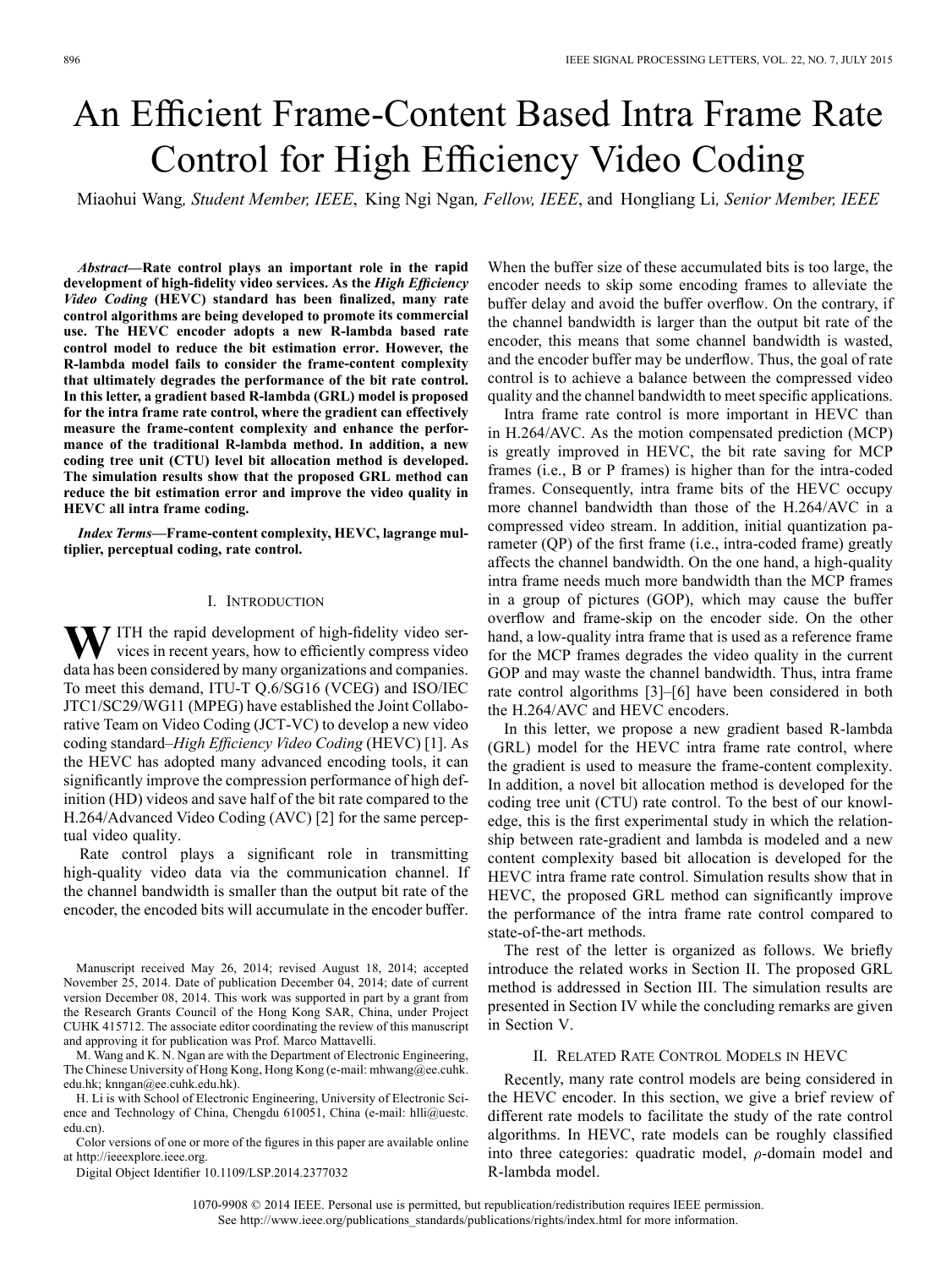In [7], [8], the quadratic method has been extended to the early version of the HEVC reference software. However, two limitations of the quadratic model need to be further considered. Firstly, the quadratic model only determines the encoding bits of the transform coefficients but ignores the overhead bits. Secondly, the quadratic model contains a well-known "chicken and egg" dilemma [4] in the computation of quantization step.

In [9], the  $\rho$ -domain method has been studied in HEVC, where  $\rho$  is the percentage of zeros among quantized coefficients. The experiments in [9] show a little improvement in comparison with the quadratic method on the HEVC reference software. However, it should be noted that the  $\rho$ -domain method is developed for the codec with a fixed transform block size, which is not compatible with the quad-tree based coding structure in HEVC, especially when the transform block size can be varying from  $4 \times 4$  to  $32 \times 32$ .

In modern video codecs (i.e., H.264/AVC and HEVC), the Lagrange multiplier (i.e., lambda) not only explicitly affects the bits of a block but also implicitly affects the determination of its encoding modes for rate distortion optimization (RDO) scheme. Thus, the Lagrange multiplier has been considered as an important factor for the rate control methods [10], [11] in H.264/AVC. Recently, Li *et al.* [12] developed a new R-lambda method for the HEVC codec.

Compared with the quadratic and  $\rho$ -domain models, the R-lambda model considers the overall bit rate including both the transform coefficient bits and the overhead bits. In addition, parameters in the R-lambda model can be easily computed. Due to its high efficiency and low complexity, the R-lambda model has been adopted as the rate control method for the HEVC codec by the JCT-VC. However, the model does not consider the frame complexity, which should enhance the performance of the R-lambda based rate control methods in HEVC. Thus, in this letter, the frame-content complexity is studied and incorporated into an improved R-lambda model.

#### III. PROPOSED RATE CONTROL METHOD

In this section, we introduce the proposed intra frame rate control method for the HEVC encoder, including a new framecontent complexity based R-lambda model and a new CTU level bit allocation method.

## *A. Modeling the Relationship Between Rate-Gradient and Lambda for the HEVC Intra Frame Coding*

In general, the output bits of the encoded frames in a video sequence have varying content from each other. The reason is that different frames have different encoding complexities. To reduce the bit estimation error, the frame-content complexity measure is incorporated into the proposed method for the HEVC intra frame coding.

The gradient based frame-content complexity measure has been considered in the H.264/AVC intra frame rate control [4], [5]. It is reported that the gradient per pixel (GPP) of the intracoded frames has an approximated linear relationship with their encoded bits. The GPP is defined by

$$
GPP = \frac{1}{H \times W} \sum_{i=0}^{H-1} \sum_{j=0}^{W-1} \left( \begin{array}{c} |I_{i,j} - I_{i+1,j}| \\ + |I_{i,j} - I_{i,j+1}| \end{array} \right), \quad (1)
$$



Fig. 1. Modeling the rate-gradient and lambda for intra frame coding. Four QPs (i.e.,  $\{22, 27, 32, 37\}$ ) are used in the experiments.

where  $H$  and  $W$  are the height and width of one CTU or one frame, and  $I_{i,j}$  is the pixel value at position  $(i, j)$ .

Since the HEVC utilizes similar encoding tools as the H.264/AVC in intra frame coding, it is believed that the GPP can also be used to measure content complexity of the HEVC intra-coded frames. However, the HEVC employs more flexible partitions, prediction directions and transform sizes than the H.264/AVC in intra frame coding. Thus, the relationship between rate-gradient and lambda should be modeled in HEVC intra frame coding.

Fig. 1 shows the relationship between rate-gradient and lambda in HEVC. In the experiment, the encoder is configured the same as in Section IV. There are a total of 120 frames encoded with the All-intra Main configuration. The average results of BPP (i.e., bits per pixel), GPP and  $\lambda$  of four QPs (i.e.,  $\{22, 27, 32, 37\}$  are used to model the relationship between rate-gradient and lambda. It is observed that in HEVC intra frame coding, a hyperbolic function can adequately fit the data.

$$
\frac{BPP}{GPP} = \alpha_1 \lambda^{\beta_1},\tag{2}
$$

where  $\alpha_1$  and  $\beta_1$  are the model parameters. Other video sequences also present similar characteristics. In the proposed GRL method, equation (2) is used to compute content based  $\lambda$ that is used to compute a corresponding QP.

As mentioned above, the initial QP greatly affects the performance of many rate control algorithms. Given the model parameters, the traditional R-lambda method computes a fixed initial QP for different video sequences. Obviously, the fixed initial QP inevitably degrades the performance of the R-lambda method, because different frames have varying content complexities as well as varying bits. On the contrary, our method can obtain a frame-content based  $\lambda$  and the initial QP for different video sequences based on their frame gradients. One can see that our method can obtain a more accurate initial QP than conventional R-lambda methods according to the experiments in Section IV.

#### *B. Bit Allocation*

A typical rate control algorithm usually consists of two steps: allocating the target bits and achieving the allocated target budget. As mentioned above, the target bit rate can be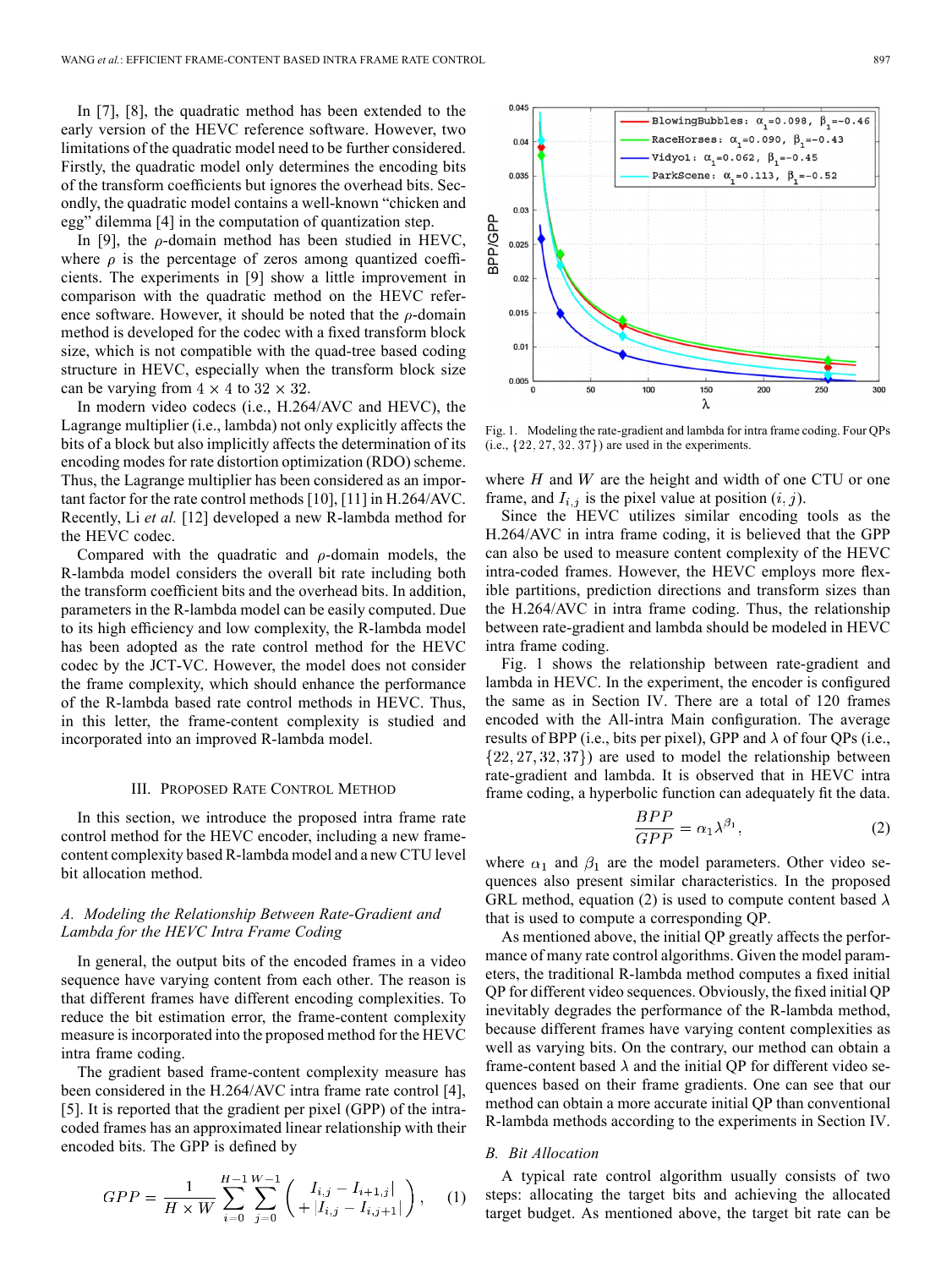achieved by three rate models in HEVC. Based on the same rate model, different bit allocation methods can yield quite distinct results. Consequently, bit allocation is an important component of a rate control algorithm. The proposed method follows a classical three-level bit allocation structure: GOP level, frame level and CTU level.

*GOP Level Bit Allocation:* Given a target bit rate  $R_{tar}$  and the frame rate  $f$ , the target bits allocated to the current GOP is

$$
T_{GOP} = \frac{R_{tar} \times (N_{coded} - sw) - R_{coded} \times f}{sw \times f} \times N_{GOP},
$$
 (3)

where  $T_{GOP}$  is the target bits for the current GOP,  $R_{coded}$  is the bits of the number of pictures (i.e.,  $N_{code}$ ) that have already been encoded,  $N_{GOP}$  is the number of pictures in the current GOP, and  $sw$  is the smooth window [13].

*Frame Level Bit Allocation:* Since in all intra frame coding,  $N_{GOP} = 1$ , the target bits allocated to the current picture is

$$
T_{CurrPic} = T_{GOP},\tag{4}
$$

*CTU Level Bit Allocation:* When the frame level is allocated, the proposed CTU level bit allocation method is based on the GPP of each CTU in the current frame.

$$
R_i = \frac{GPP_{CurrCTU}}{\sum_{k=1}^{N_{CTU}} GPP_k} T_{CurrPic},
$$
\n(5)

where  $GPP_k$  is the k th CTU gradient,  $R_i$  is the allocated bits for the i th CTU, and  $N_{CTU}$  is the number of CTUs in the current frame.

The CTU level bit allocation is updated as

$$
T_{CurrCTU} = \left[ R_{RemBits} + \frac{\sum_{j=1}^{i-1} (R_j - R_{act,j})}{sw} \right] w_{CurrCTU},
$$
\n(6)

where  $T_{currCTU}$  is the allocated bits for the current (i.e., i th) CTU,  $R_{RemBits}$  is the remaining bits used to encode the rest of CTUs in the current frame,  $R_{act,j}$  is the actual bits of the j th CTU and  $w_{CurrCTU}$  is the weight for the current CTU defined by

$$
w_{CurrCTU} = \frac{GPP_{CurrCTU}}{\sum_{k=i}^{N_{CTU}} GPP_k}.
$$
 (7)

In traditional R-lambda methods, bit-budget of a CTU is allocated according to the mean absolute difference (MAD) of the CTU at the same position in the previous decoded frame. Obviously, MAD of the previous CTU may be quite different from the current one, and hence the MAD value used as a weight performs poorly in allocating the bit-budget. Instead of the MAD weight, we propose to use the gradient of the current CTU to allocate the bit-budget, because the gradient can be obtained directly from the current CTU, and it has an approximated linear relationship to the bit rate in intra frame coding. In the experiments (see Section IV), one can see that the gradient method can achieve a more accurate bit estimation than the MAD method.



Fig. 2. Comparison of the updated  $\lambda$  between the JCT-VC M0257 [14] and the proposed method. In the experiments, the target bit rate is obtained by the anchor HEVC encoder at  $QP = 27$  (left) and  $QP = 37$  (right), respectively.

## *C. Model Parameter Update*

After encoding one CTU or one frame, we use the actual encoded bits to update the values of  $\lambda_{new}$ ,  $\alpha_{new}$  and  $\beta_{new}$ .

$$
\lambda_{new} = \alpha_{old} \cdot \left(\frac{BPP_{act}}{GPP}\right)^{\beta_{old}}
$$

$$
\alpha_{new} = \alpha_{old} \times \left(\frac{R_{act}}{R_{tar}}\right)^{c\beta_{old}}
$$

$$
\beta_{new} = \beta_{old} + c\left(\frac{R_{act} - R_{tar}}{R_{tar}}\right),
$$
(8)

where  $R_{act}$  is the actual bits of an encoded CTU or frame, and  $c$  is a scaling factor that reduces the speed of  $\beta$  changes, and in our experiments it is set to 0.125. Note that the larger the scaling factor c is, the larger variation of  $\lambda$  is obtained.

Fig. 2 shows four results of the updated  $\lambda$  versus the frame number in both the proposed method and the JCT-VC M0257 [14] that is proposed for the intra frame rate control in HEVC. It can be seen that our method can attain a smaller  $\lambda$  fluctuation that indicates a smaller QP fluctuation and a more stable buffer status in comparison with the JCT-VC M0257.

## *D. Summary of the Proposed Algorithm*

The proposed GRL algorithm is as follows.

- 1) Bit allocation according to equations (3) $\sim$ (7);
- 2)  $\lambda_{ctu}$  computation for each CTU according to equation (2);
- 3) QP computation for each CTU by  $QP_{ctu} = a \times ln(\lambda_{ctu}) +$  $b$ , where  $a$  and  $b$  are two constants;
- 4) Encoding and recording related encoding parameters;
- 5) Parameter update according to equation (8);
- 6) Going to Step 1 until the end of encoding.

#### IV. SIMULATION RESULTS

To evaluate performance of the proposed GRL method, we have implemented it on the HEVC reference software HM10.0 [15] configured with the common test conditions as suggested in [16]. The All-intra Main configuration is used in the experiments, where the RDQ and RDQTS are disabled. When the rate control is enabled, a target bit rate is assigned to each frame. The target bit-budget assigned to each frame is the average of the bit rates obtained by the anchor HEVC with four  $QPs = \{22, 27, 32, 37\}$ . In the simulation, we have performed four methods with the same configuration.

- HM10.0: the original HM10.0 without rate control.
- JCT-VC K0103: the original HM10.0 with the default rate control.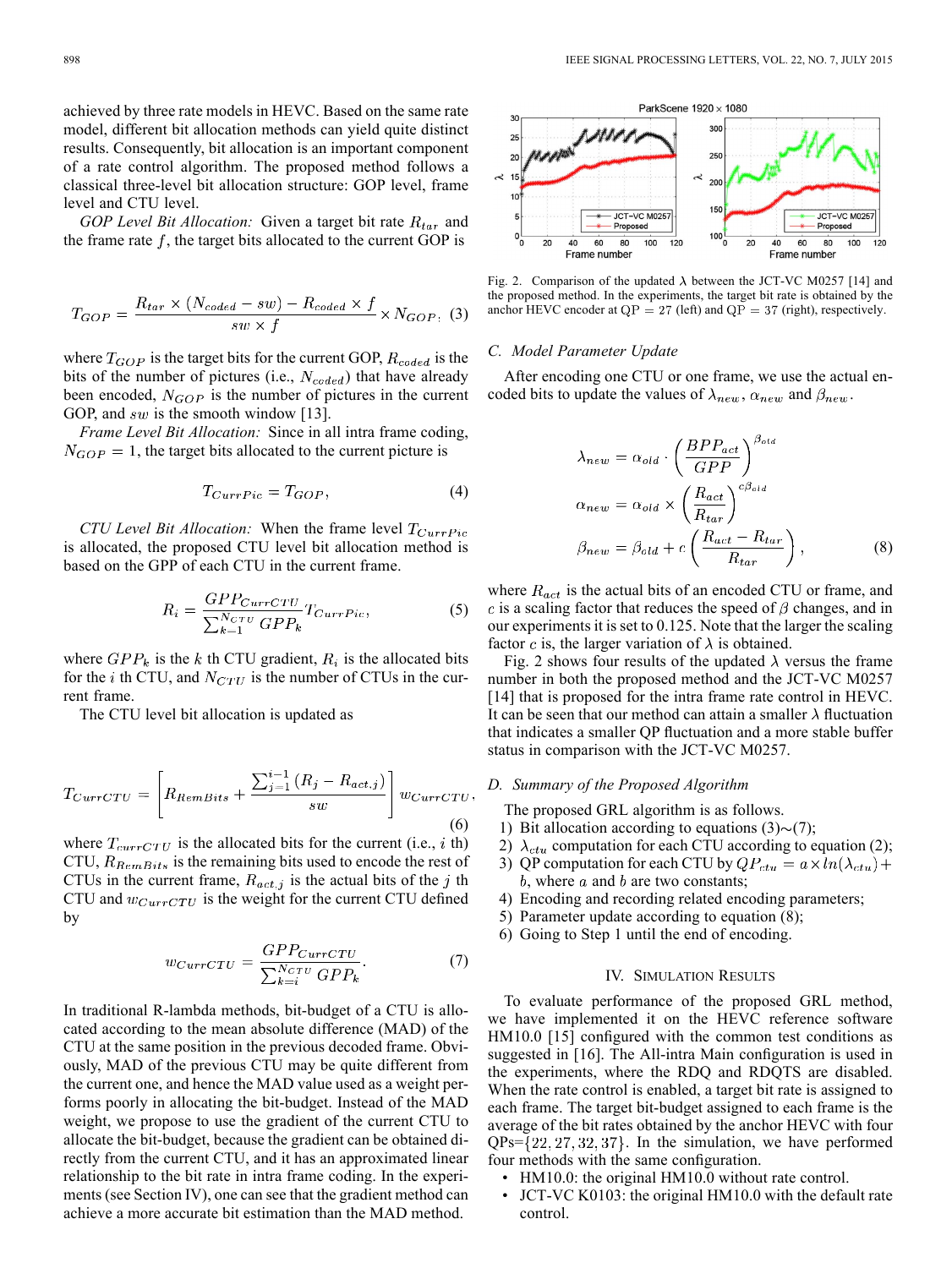| <b>TABLE I</b>                                                         |
|------------------------------------------------------------------------|
| SIMULATION RESULTS FOR THE PERFORMANCE COMPARISON IN HEVC RATE CONTROL |

|                      |                    | <b>HM10.0</b>   |             | <b>JCT-VC K0103</b> |             | <b>JCT-VC M0257</b> |             | <b>GRL</b>   |             |            |
|----------------------|--------------------|-----------------|-------------|---------------------|-------------|---------------------|-------------|--------------|-------------|------------|
| <b>Sequences</b>     |                    | $\overline{OP}$ | <b>PSNR</b> | Average             | <b>PSNR</b> | <b>Bit</b>          | <b>PSNR</b> | <b>Bit</b>   | <b>PSNR</b> | <b>Bit</b> |
|                      |                    |                 | variation   | bit rate            | variation   | estimation          | variation   | estimation   | variation   | estimation |
|                      |                    |                 | (Std. Dev.) | (M bps)             | (Std. Dev.) | (NRMSE %            | (Std. Dev.) | (NRMSE $%$ ) | (Std. Dev.) | (NRMSE %)  |
|                      |                    | 22              | 0.01        | 10.5                | 0.46        | 7.98                | 0.23        | 3.89         | 0.04        | 0.25       |
|                      |                    | 27              | 0.02        | 6.4                 | 0.68        | 13.54               | 0.20        | 3.77         | 0.04        | 0.37       |
| Class A              | $2500\times1600$   | 32              | 0.02        | 3.7                 | 0.78        | 18.03               | 0.23        | 4.73         | 0.07        | 0.90       |
|                      |                    | 37              | 0.02        | 2.1                 | 0.83        | 21.34               | 0.24        | 4.52         | 0.12        | 1.48       |
|                      |                    | 22              | 0.06        | 9.3                 | 0.76        | 12.56               | 0.39        | 6.19         | 0.24        | 0.24       |
|                      |                    | 27              | 0.13        | 6.5                 | 0.78        | 15.79               | 0.40        | 4.94         | 0.35        | 0.53       |
| Class B              | $1920 \times 1080$ | 32              | 0.21        | 2.4                 | 0.83        | 17.64               | 0.52        | 4.67         | 0.48        | 0.68       |
|                      |                    | 37              | 0.27        | 1.3                 | 0.90        | 20.50               | 0.62        | 4.51         | 0.57        | 1.04       |
|                      |                    | 22              | 0.13        | 3.0                 | 1.51        | 17.49               | 0.77        | 3.35         | 0.72        | 0.63       |
|                      |                    | 27              | 0.21        | 1.8                 | 1.85        | 25.71               | 0.82        | 3.86         | 0.78        | 0.28       |
| Class C              | $832\times480$     | 32              | 0.29        | 1.1                 | 2.86        | 39.81               | 0.84        | 5.25         | 0.79        | 0.63       |
|                      |                    | 37              | 0.37        | 0.6                 | 1.93        | 46.62               | 0.80        | 5.81         | 0.74        | 1.12       |
|                      |                    | 22              | 0.32        | 2.4                 | 1.77        | 18.96               | 1.07        | 3.52         | 0.99        | 1.13       |
|                      |                    | 27              | 0.38        | 1.4                 | 2.77        | 31.77               | 1.18        | 4.26         | 0.91        | 0.76       |
| Class D              | $416 \times 240$   | 32              | 0.41        | 0.8                 | 3.32        | 45.28               | 1.16        | 5.34         | 0.84        | 1.34       |
|                      |                    | 37              | 0.42        | 0.5                 | 2.32        | 53.57               | 0.83        | 6.23         | 0.76        | 1.73       |
|                      |                    | 22              | 0.17        | 0.8                 | 0.33        | 5.64                | 0.33        | 3.99         | 0.26        | 0.40       |
|                      |                    | 27              | 0.15        | 0.5                 | 0.28        | 3.64                | 0.32        | 3.67         | 0.28        | 0.46       |
| Class E              | $1280 \times 720$  | 32              | 0.13        | 0.3                 | 0.40        | 4.88                | 0.37        | 4.01         | 0.31        | 0.60       |
|                      |                    | 37              | 0.15        | 0.2                 | 0.56        | 7.30                | 0.45        | 4.41         | 0.41        | 1.71       |
| <b>Encoding time</b> |                    |                 | 100%        |                     | 105%        |                     | 106%        |              | 106%        |            |

ParkScene QP=27 ParkScene QP=37 Bits **Bits VVVVVVVVVVVVVVVV** Frame number Frame number  $(b)$  $(a)$ 

Fig. 3. Bits comparison versus frame number for *ParkScene*.



Fig. 4. Buffer fullness comparison versus frame number for *ParkScene*.

- JCT-VC M0257: the original HM10.0 with the default intra frame rate control.
- Proposed method: the proposed GRL method.

In the experiments, the normalized root mean square error (NRMSE) in equation (9) is the measure for bit estimation accuracy of each method, and the standard deviation of PSNR is the measure of video quality variation.

$$
NRMSE = \frac{1}{\overline{R}_{act}} \sqrt{\frac{\sum_{k=0}^{N-1} (R_{act}^k - R_{tar}^k)^2}{N}},
$$
 (9)

where N is the number of encoded frames,  $R_{act}$  is the average of actual bits,  $R_{act}^k$  is the number of actual bits and  $R_{tar}^k$  is the target bits in the  $k$  th frame. Note that a smaller NRMSE means that a better bit estimation result is achieved.

Fig. 3 shows the bit estimation comparison of five methods for the sequence "*ParkScene*" ( $1920 \times 1080$ ). It is observed that at the frame level, our method can more accurately achieve the allocated target bit budget than other methods as shown by the smooth bit rate variation over the frames. Since our GRL method considers the frame-content complexity, a better initial QP is obtained in comparison with other methods, which guarantees that the encoder can quickly approach to a given channel bandwidth.

Fig. 4 shows the buffer fullness comparison of five algorithms for the sequence "*ParkScene*". We can see that the buffer fullness variation of our method is much smaller than other methods. In this case, we know that the encoder buffer is operating at a safer level (i.e., not underflow or overflow) when employing the proposed GRL method as compared to other methods.

More detailed numerical experiments are tabulated in Table I. From this table, we can observe that the proposed GRL method is able to achieve a more accurate bit-budget estimation. The NRMSE of the GRL method ranges from 0.24% to 1.73%. Compared with the JCT-VC M0257 [14] whose NRMSE ranges from 3.35% to 6.23%, our GRL method shows a significant improvement. The smaller bit-budget estimation errors result in a smoother buffer fullness variation and hence more consistent video quality over the video frames (see PSNR variation). This has increased the perceptual quality of the reconstructed frames. In addition, it is worth noting that both the GRL method, and the traditional methods do not increase the decoding complexity at all.

## V. CONCLUSION

In this letter, a frame-content based rate control method is proposed for the HEVC intra frame coding. The frame-content complexity is measured by its gradient, which has been incorporated into an improved R-lambda model. In addition, a new bits-budget allocation method is developed for intra frame coding at the CTU level. Experimental results show that the proposed method can significantly reduce the bit estimation error for the HEVC intra frame rate control, and hence more consistent video quality over the video frames is obtained in comparison with conventional methods.